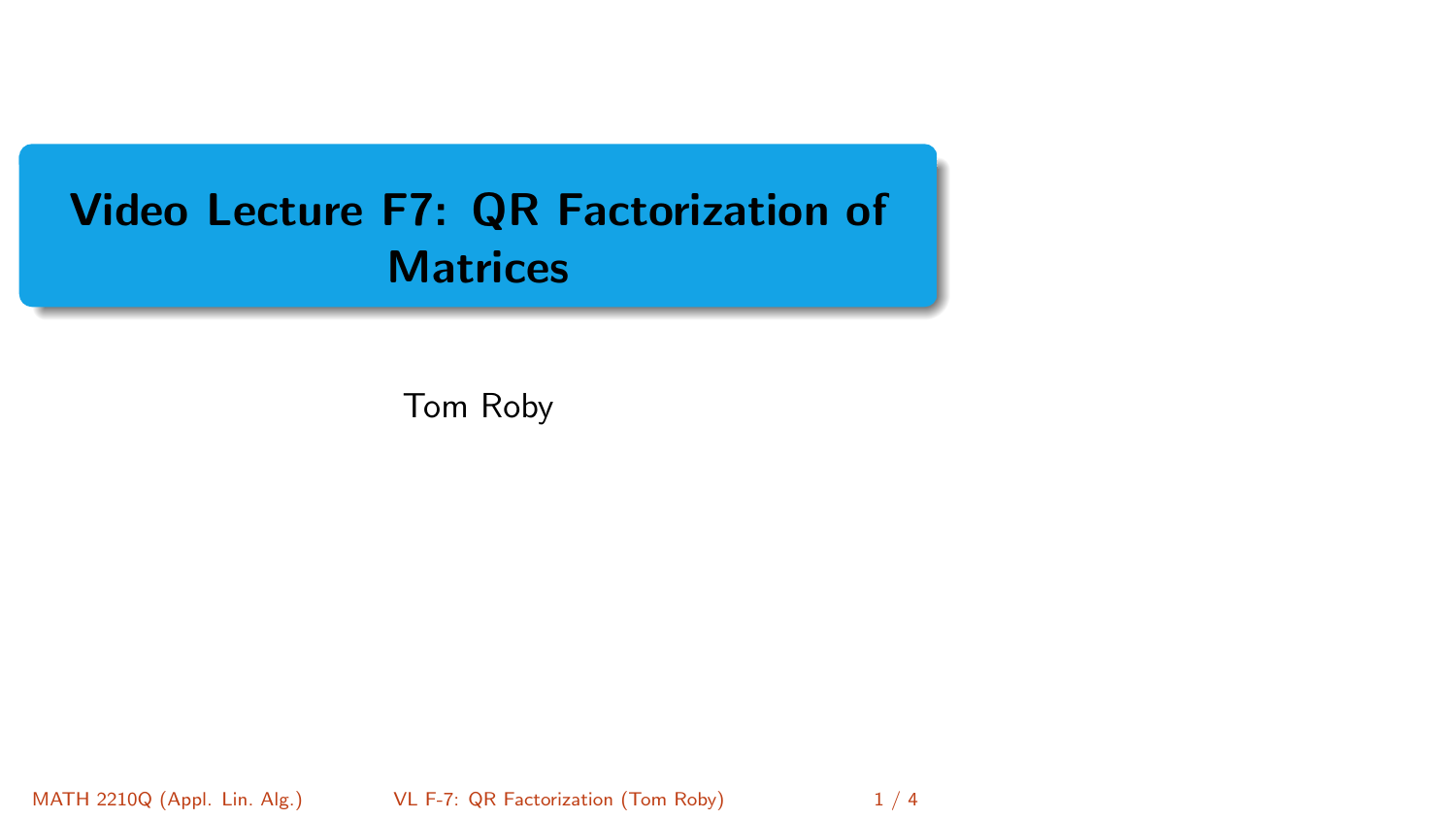## Outline & Objectives

 $\bullet$  Apply the Gram-Schmidt process to construct the  $QR$ *Factorization* of any  $m \times n$  matrix A whose columns are linearly independent (so rank  $A = n$ ). In  $A = QR$ , the columns of  $Q$  will be an ON basis for Col A, and R will be upper-triangular.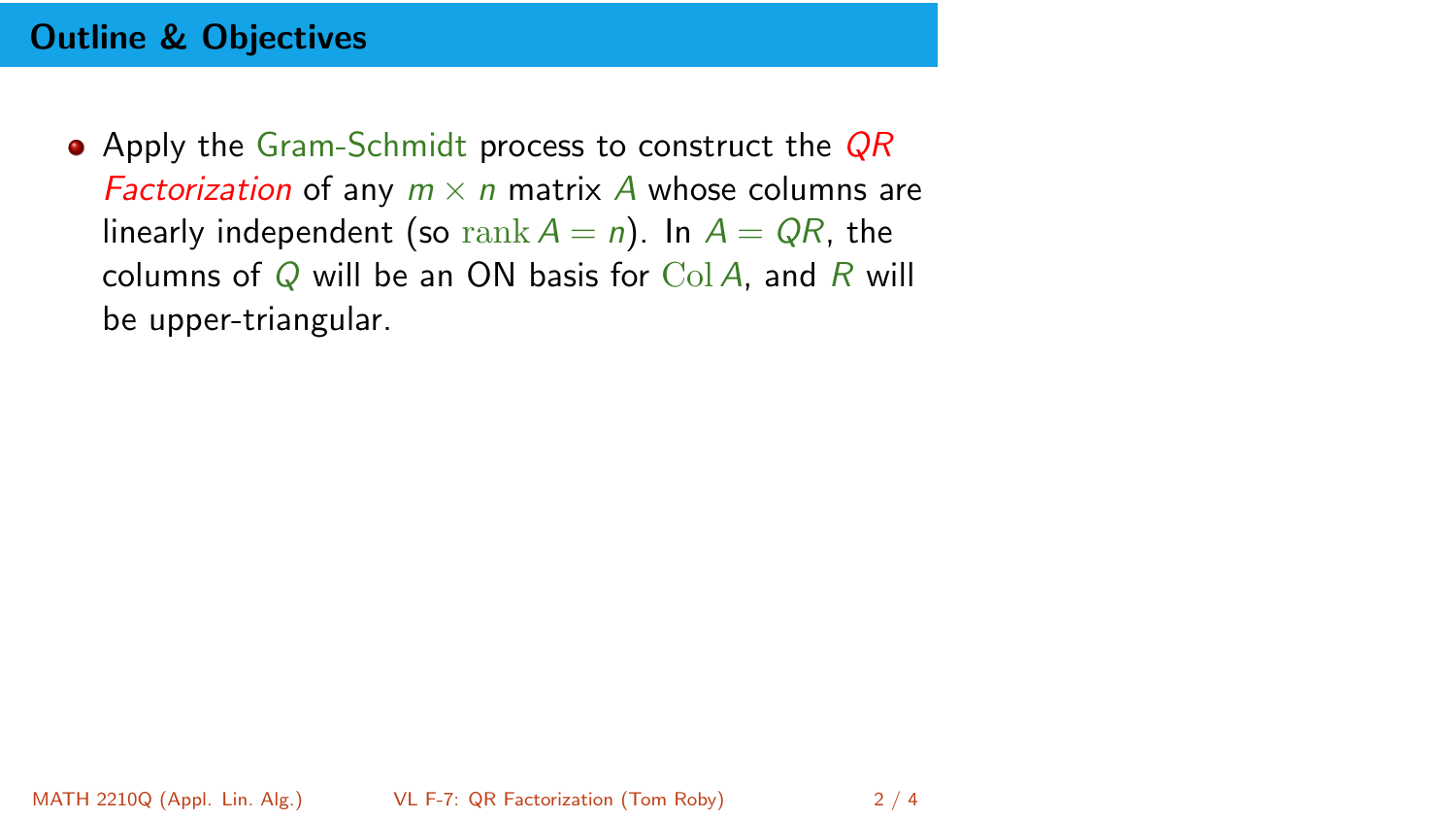## QR Factorization

### Theorem (QR Factorization)

Let  $A \in \mathbb{R}^{m \times n}$  have rank n (lin indep cols). Then A can be factored as  $A = QR$ , where the columns of  $Q \in \mathbb{R}^{m \times n}$  form an ON basis for Col A, and  $R \in \mathbb{R}^{n \times n}$  is UT with pos diag entries.

$$
A = \begin{bmatrix} 1 & -1 & 6 \\ 1 & 2 & 0 \\ 1 & 3 & -1 \\ 1 & 4 & -1 \end{bmatrix} \leadsto \begin{bmatrix} 1 & -3 & 1 \\ 1 & 0 & -2 \\ 1 & 1 & -1 \\ 1 & 2 & 2 \end{bmatrix} \leadsto \begin{bmatrix} \frac{1}{2} & \frac{-3}{\sqrt{14}} & \frac{1}{\sqrt{10}} \\ \frac{1}{2} & 0 & \frac{-2}{\sqrt{10}} \\ \frac{1}{2} & \frac{1}{\sqrt{14}} & \frac{-1}{\sqrt{10}} \\ \frac{1}{2} & \frac{2}{\sqrt{14}} & \frac{2}{\sqrt{10}} \end{bmatrix} = Q.
$$

Since  $Q^T Q = I_3$ ,  $A = QR \implies Q^T A = Q^T QR = R$ . So

$$
R = \begin{bmatrix} \frac{1}{2} & \frac{1}{2} & \frac{1}{2} & \frac{1}{2} \\ \frac{-3}{\sqrt{14}} & 0 & \frac{1}{\sqrt{14}} & \frac{2}{\sqrt{14}} \\ \frac{1}{\sqrt{10}} & \frac{-2}{\sqrt{10}} & \frac{-1}{\sqrt{10}} & \frac{2}{\sqrt{10}} \end{bmatrix} \begin{bmatrix} 1 & -1 & 6 \\ 1 & 2 & 0 \\ 1 & 3 & -1 \\ 1 & 4 & -1 \end{bmatrix} = \begin{bmatrix} 2 & 4 & 2 \\ 0 & \frac{14}{\sqrt{14}} & \frac{-2}{\sqrt{14}} \\ 0 & 0 & \frac{5}{\sqrt{10}} \end{bmatrix}
$$

MATH 2210Q (Appl. Lin. Alg.) [VL F-7: QR Factorization](#page-0-0) (Tom Roby) 3 / 4